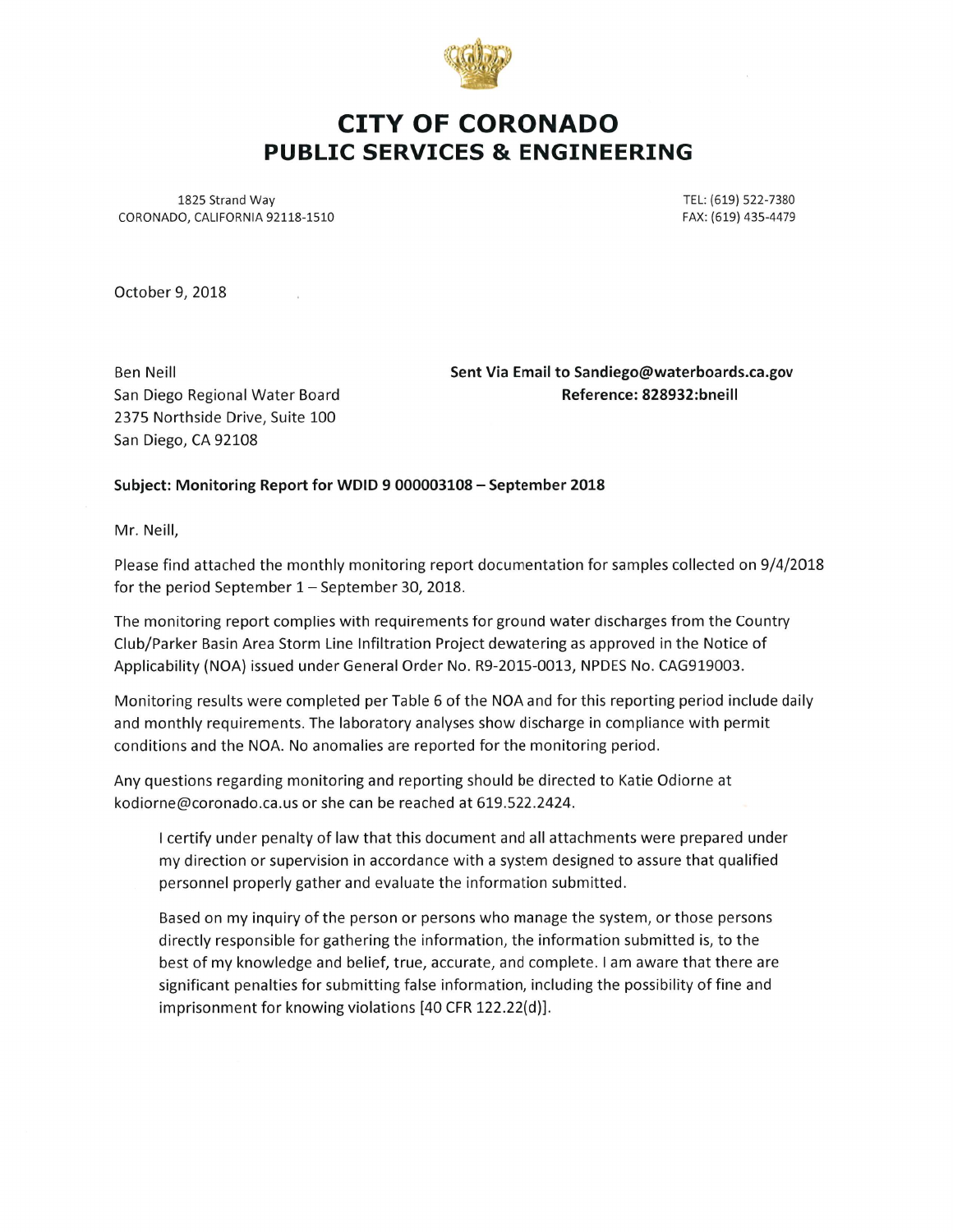Ben Neill Monitoring Report for WDID 9 000003108 - September 2018 October 9, 2018

Duly Authorized Representative for the City of Coronado

Clifford M. Maurer, P.E, C.E.M. Director, Public Services & Engineering

 $10 - 9 - 7018$ 

Date

C: Katie Odiorne, Associate Engineer Kim Godby, Public Services Supervisor Rosanna Lacarra, LaRoc Environmental

Attachment: September 2018 Monitoring Report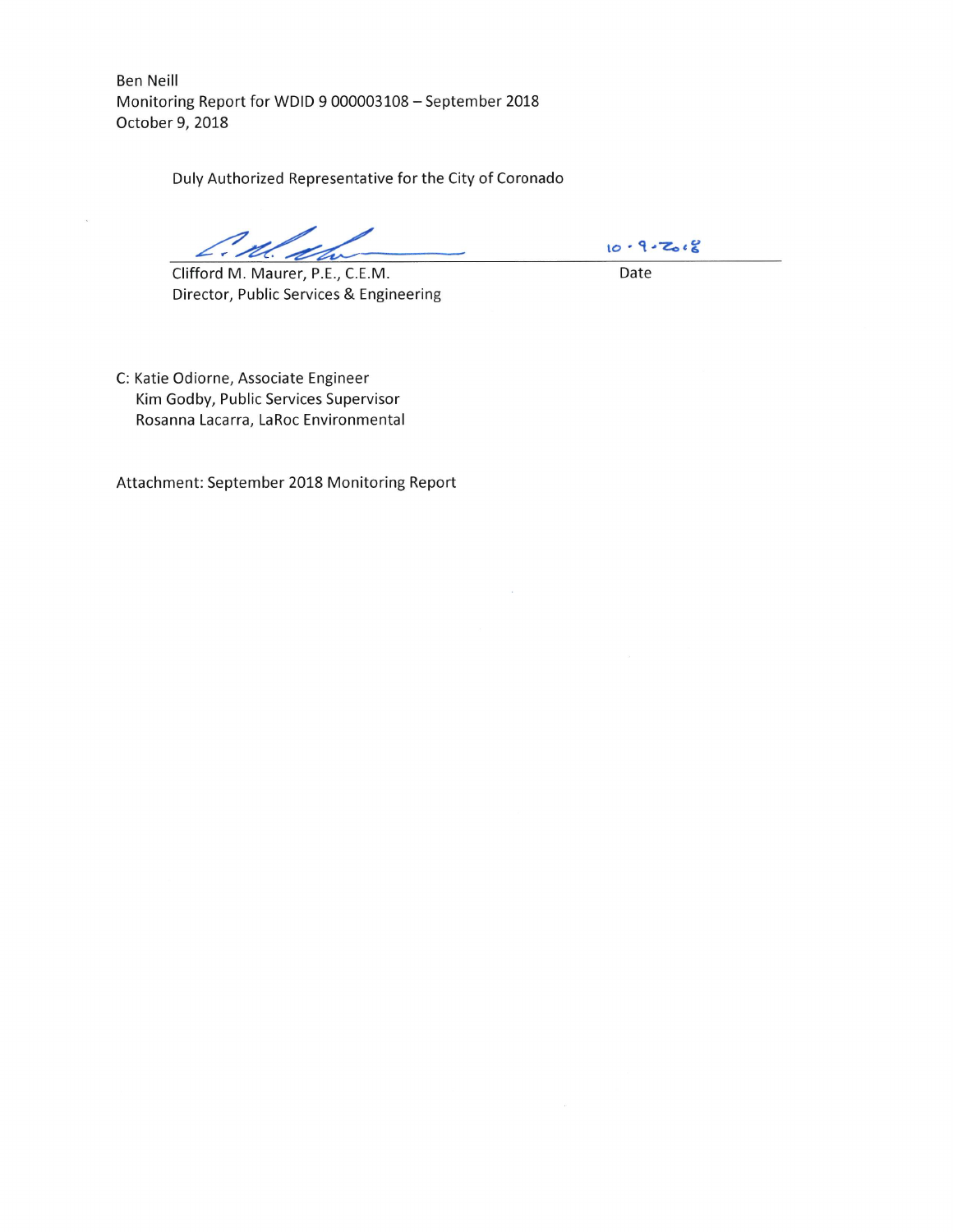|  |  | <b>City of Coronado</b> |
|--|--|-------------------------|
|--|--|-------------------------|

## **Country Club/Parker Basin Area Storm Line Infiltration Project**

| Order No. R9-2015-0023, NPDES No. CAG919003 Monitoring and Reporting |                                       |              |             |                                                |                           |           |            |               |             |
|----------------------------------------------------------------------|---------------------------------------|--------------|-------------|------------------------------------------------|---------------------------|-----------|------------|---------------|-------------|
| Sample Date:                                                         | 9/4/2018                              |              |             | Time:                                          | 10:08                     |           |            | 828932:bneill |             |
| Location:                                                            | 001 - Parker Storm Drain Pump Station |              |             |                                                |                           |           |            |               | Page-1-     |
| Sampling Personnel:                                                  |                                       | R. Lacarra   |             |                                                |                           |           |            |               |             |
|                                                                      |                                       |              |             |                                                |                           |           |            |               |             |
| <b>Field Log</b>                                                     |                                       |              |             |                                                |                           |           |            |               |             |
| Parameter                                                            | Analytical                            | <b>Units</b> | <b>Qual</b> | Sample                                         | $ML -$                    | <b>RL</b> | <b>MDL</b> | <b>AMEL</b>   | <b>AWEL</b> |
|                                                                      | Method                                |              |             | Result                                         | Ocean                     |           |            |               |             |
|                                                                      |                                       |              |             |                                                | Plan                      |           |            |               |             |
| Turbidity                                                            | (SM 2130B) NTU                        |              |             | 1.78                                           | <b>NA</b>                 | 0.1       | 0.1        | 75            | 100         |
| pН                                                                   | $(SM 4500-H+)$ pH units               |              |             | 7.5                                            | NA.                       | 0.1       | 0.1        |               |             |
| <b>Total Chlorine</b>                                                |                                       |              |             |                                                |                           |           |            |               |             |
| Residual                                                             | Colorimetric                          | ug/L         | <           | 0.5                                            | <b>NA</b>                 | 0.5       | 0.5        | 8             | 32          |
|                                                                      |                                       |              |             |                                                |                           |           |            |               |             |
| <b>Receiving Water Observations:</b>                                 |                                       |              |             | Location: Pacific Ocean at North Beach 10:30AM |                           |           |            |               |             |
|                                                                      | Upshore (up current)                  |              |             |                                                | <b>At Discharge Point</b> |           |            |               |             |
| Color                                                                | Clear                                 |              |             |                                                | Clear                     |           |            |               |             |
| Turbidity                                                            | None                                  |              |             |                                                | <b>None</b>               |           |            |               |             |
|                                                                      |                                       |              |             |                                                |                           |           |            |               |             |

# **Notes/Comments:**

EMA Lab Report #18I0061 Flow reaches receiving waters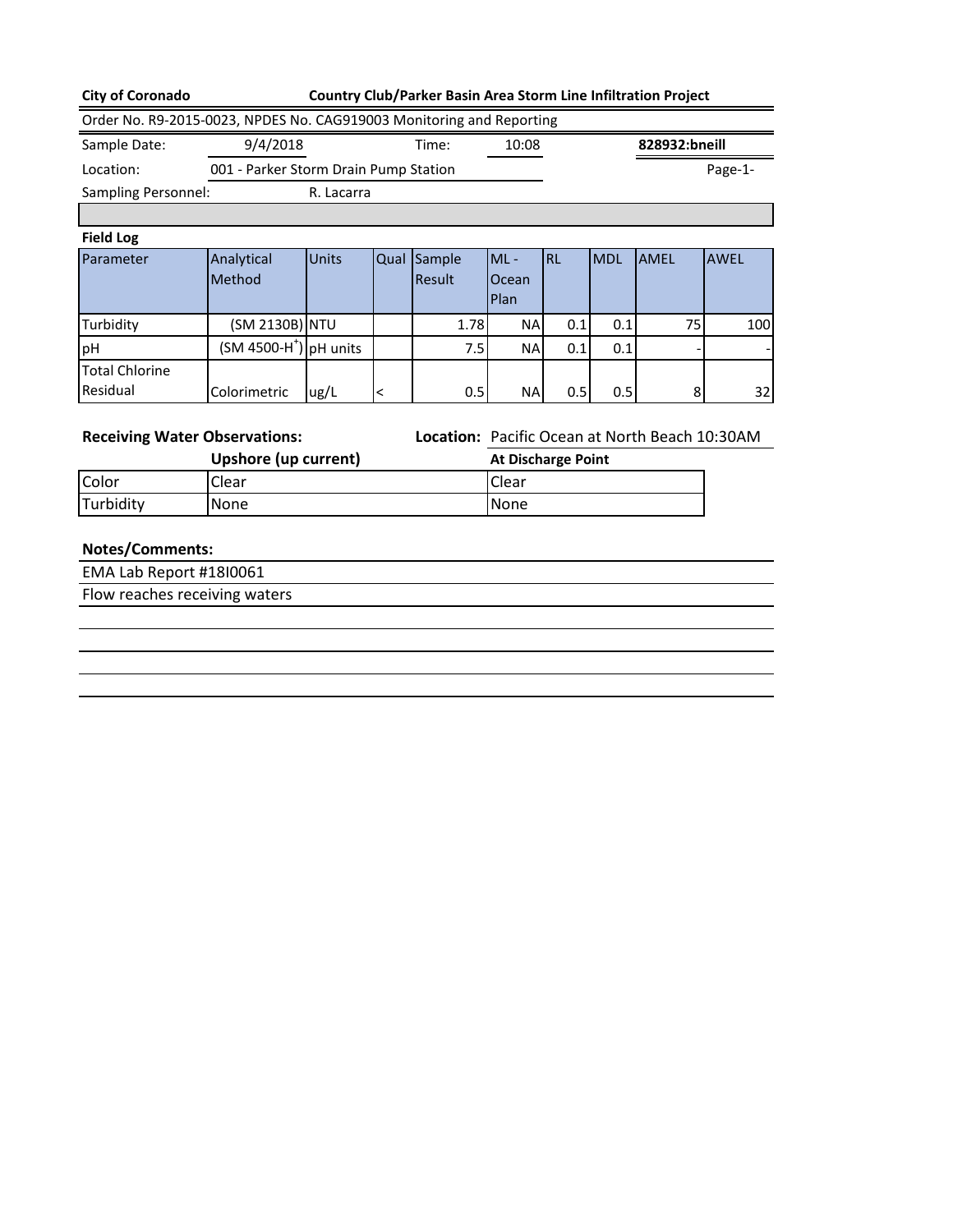| <b>City of Coronado</b>                                                                    |                                    |          |                  |                         |                        | Country Club/Parker Basin Area Storm Line Infiltration Project |                   |                          |     |               |                              |
|--------------------------------------------------------------------------------------------|------------------------------------|----------|------------------|-------------------------|------------------------|----------------------------------------------------------------|-------------------|--------------------------|-----|---------------|------------------------------|
| Order No. R9-2015-0023, NPDES No. CAG919003 Monitoring and Reporting                       |                                    |          |                  |                         |                        |                                                                |                   |                          |     | 828932:bneill |                              |
| Sample Date:                                                                               | 9/4/2018                           |          | Time:            | 10:08                   |                        |                                                                |                   |                          |     |               | Page -2-                     |
| Flowrate (MGD):                                                                            | 0.098                              |          |                  |                         |                        |                                                                |                   |                          |     |               |                              |
| Parameter Subject to Effluent Limitations (Presumptive RPA)                                |                                    |          |                  |                         |                        |                                                                |                   |                          |     |               |                              |
| Parameter                                                                                  | Analytical                         | Units    | Sample           | $ML -$                  | <b>RL</b>              | <b>MDL</b>                                                     | <b>AMEL</b>       | <b>AWEL</b>              |     |               | Qual Calculated              |
|                                                                                            | Method                             |          | Result           | Ocean<br>Plan           |                        |                                                                |                   |                          |     |               | Mass (lbs/day)               |
| Grease and Oil                                                                             | 1664A mg/L                         |          | <b>ND</b>        | <b>NA</b>               | 5.0                    | <b>NA</b>                                                      | 25                | 40                       |     |               | 4                            |
| <b>Total Suspended Solids</b>                                                              | SM 2540D mg/L                      |          | <b>ND</b>        | <b>NA</b>               | 20.0                   | <b>NA</b>                                                      | 60                |                          |     |               | 16                           |
| Settleable Solids                                                                          | SM 2540F mL/L                      |          | <b>ND</b>        | <b>NA</b>               | 0.20                   | <b>NA</b>                                                      | 1.0               | 1.5                      |     |               | <b>NA</b>                    |
| Turbidity <sup>1</sup>                                                                     | (SM 2130B) NTU                     |          | 1.78             | <b>NA</b>               | 0.1                    | 0.1                                                            | 75                | 100                      |     |               | <b>NA</b>                    |
| $pH^1$                                                                                     | (SM 4500-H <sup>+</sup> ) pH unit: |          | 7.5              | <b>NA</b>               | 0.1                    | 0.1                                                            |                   |                          |     |               | <b>NA</b>                    |
| <b>Chronic Toxicity</b>                                                                    | 600/R-951136                       |          | <b>NA</b>        |                         |                        |                                                                |                   |                          |     |               |                              |
| <b>Additional Monitoring Requirements</b>                                                  |                                    |          |                  |                         |                        |                                                                |                   |                          |     |               |                              |
| Parameter                                                                                  |                                    | Units    | Sample<br>Result | $ML -$<br>Ocean<br>Plan | <b>RL</b>              | MDL                                                            | 6-month<br>median | Daily<br><b>Max</b>      | Max | Inst. Qual    | Calculated<br>Mass (lbs/day) |
| Total Chlorine Residual <sup>1</sup> Colorimetric                                          |                                    | ug/L     | < 0.5            | <b>NA</b>               | 0.5                    | 0.5                                                            | 8                 | 32                       | 240 | $\lt$         | 0.4                          |
| Parameter                                                                                  |                                    | Units    | Sample<br>Result | $ML -$<br>Ocean<br>Plan | <b>RL</b>              | <b>MDL</b>                                                     | <b>AMEL</b>       | AWEL                     |     |               | Calculated<br>Mass (lbs/day) |
| Aldrin                                                                                     |                                    | 608 ug/L | <b>NA</b>        | 0.005                   | 0.0039                 | 0.0019                                                         | 8.8E-05           | $\blacksquare$           |     |               | <b>NA</b>                    |
| Benzidine                                                                                  | 625 (SIM) ug/L                     |          | <b>NA</b>        | 5.0                     | 4.8                    | 0.73                                                           | 0.00028           |                          |     |               | <b>NA</b>                    |
| Bis(2-chloroethyl) Ether                                                                   | 625 (SIM) ug/L                     |          | <b>NA</b>        | 1.0                     | 0.19                   | 0.038                                                          | 0.18              |                          |     |               | <b>NA</b>                    |
| Chlordane                                                                                  |                                    | 608 ug/L | <b>NA</b>        | 0.1                     | 0.049                  | 0.024                                                          | $9.2E - 05$       | $\overline{\phantom{a}}$ |     |               | <b>NA</b>                    |
| DDT <sup>2</sup>                                                                           |                                    | 608 ug/L | <b>NA</b>        |                         | 0.0039-<br>0.01 0.0058 | 0.0019-<br>0.0029                                              | 0.00068           |                          |     |               | <b>NA</b>                    |
| 3,3'-dichlorobenzidine                                                                     | 625 (SIM) ug/L                     |          | <b>NA</b>        | 5.0                     | 4.8                    | 1.2                                                            | 0.032             |                          |     |               | <b>NA</b>                    |
| Dieldrin                                                                                   |                                    | 608 ug/L | <b>NA</b>        | 0.01                    | 0.0039                 | 0.0019                                                         | 0.00016           | $\overline{\phantom{a}}$ |     |               | NA                           |
| 1,2-diphenylhydrazine                                                                      | 625 (SIM) ug/L                     |          | <b>NA</b>        | 1.0                     | 0.19                   | 0.045                                                          | 0.64              |                          |     |               | <b>NA</b>                    |
| Heptachlor                                                                                 |                                    | 608 ug/L | <b>NA</b>        | 0.01                    | 0.0039                 | 0.0019                                                         | 0.0002            |                          |     |               | <b>NA</b>                    |
| <b>Heptachlor Epoxide</b>                                                                  |                                    | 608 ug/L | <b>NA</b>        | 0.01                    | 0.0039                 | 0.0019                                                         | 0.00008           | $\overline{\phantom{a}}$ |     |               | <b>NA</b>                    |
| Hexachlorobenzene                                                                          | 625 (SIM) ug/L                     |          | <b>NA</b>        | 1.0                     | 0.19                   | 0.049                                                          | 0.00084           | $\overline{\phantom{a}}$ |     |               | <b>NA</b>                    |
| PAHs <sup>3</sup>                                                                          | 625 (SIM) ug/L                     |          | <b>NA</b>        | 2.0                     |                        | $0.19$ 0.036-0.052                                             | 0.035             | $\overline{\phantom{a}}$ |     |               | <b>NA</b>                    |
| PCBs Sum $\frac{1}{4}$                                                                     |                                    | 608 ug/L | <b>NA</b>        | 0.5                     | 0.29                   | 0.15                                                           | 7.6E-05           | $\overline{\phantom{a}}$ |     |               | NA                           |
| TCDD equivalents <sup>5</sup>                                                              | 1613B ug/L                         |          | <b>NA</b>        | <b>NA</b>               | 9.71E-06               | 4.00E-06                                                       | 1.60E-08          | $\overline{\phantom{a}}$ |     |               | NA                           |
| Toxaphene                                                                                  |                                    | 608 ug/L | <b>NA</b>        | 0.5                     | 0.29                   | 0.15                                                           | 0.00084           | $\overline{\phantom{a}}$ |     |               | <b>NA</b>                    |
| Notes: 1) Field measurement applying Standard Methods (SM) or EPA Methods were applicable. |                                    |          |                  |                         |                        |                                                                |                   |                          |     |               |                              |

2) DDT is the sum of 4,4'-DDT; 2,4'-DDT; 4,4'-DDE; 2,4'-DDE; 4,4'-DDD; and 2,4'-DDD.

3) Sum of: Acenaphthylene, anthracene, 1,2-benzanthracene, 3,4-benzofluoranthene, benzo[k]fluoranthene, 1,12-benzoperylene,

benzo[a]pyrene, chrysene, dibenzo[a,h]anthracene, fluorene, indeno[1,2,3-cd]pyrene, phenanthrene and pyrene.

4) Sum of Aroclors: 1016, 1221, 1232, 1242, 1248, 1254, and 1260.

5) Sum of: chlorinated dibenzodioxins (2,3,7,8-CDDs) and dibenzofurans (2,3,7,8-CDFs). Multiplied by toxicity factors (pg.30)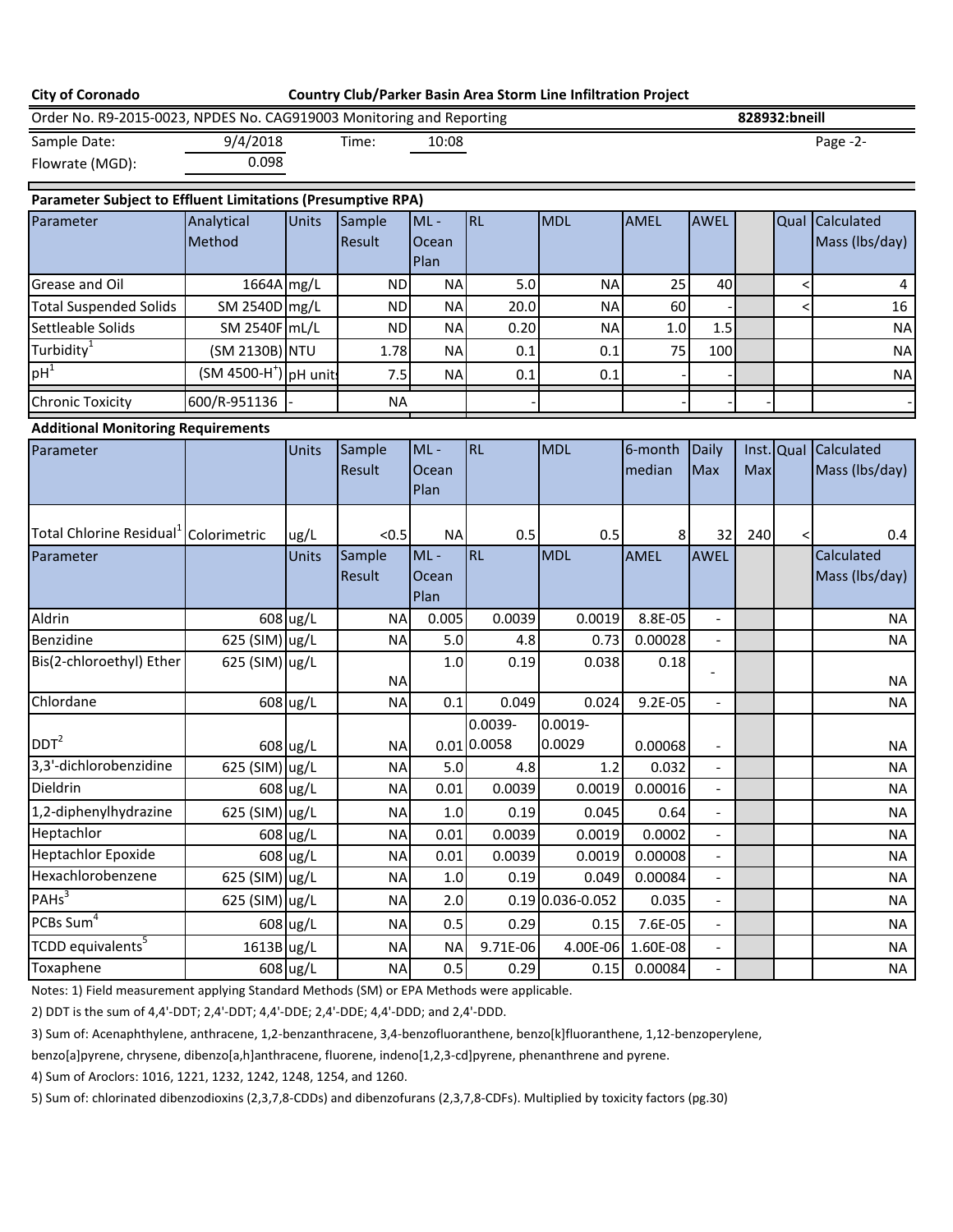0.077

# **City of Coronado Country Club/Parker Basin Area Storm Line Infiltration Project**

|                         |                | Order No. R9-2015-0023, NPDES No. CAG919003 Monitoring and Reporting |               |  |
|-------------------------|----------------|----------------------------------------------------------------------|---------------|--|
| Flow Rate Reporting     |                | (MGD)                                                                | 828932:bneill |  |
|                         |                |                                                                      | Page -3-      |  |
| Month:                  | September 2018 |                                                                      |               |  |
| Day:                    |                |                                                                      |               |  |
| $\mathbf 1$             | 0.104          |                                                                      |               |  |
| $\overline{c}$          | 0.098          |                                                                      |               |  |
| 3                       | 0.103          |                                                                      |               |  |
| $\overline{\mathbf{4}}$ | 0.098          |                                                                      |               |  |
| $\overline{\mathbf{5}}$ | 0.086          |                                                                      |               |  |
| 6                       | 0.097          |                                                                      |               |  |
| $\overline{7}$          | 0.105          |                                                                      |               |  |
| 8                       | 0.104          |                                                                      |               |  |
| 9                       | 0.098          |                                                                      |               |  |
| 10                      | 0.102          |                                                                      |               |  |
| 11                      | 0.091          |                                                                      |               |  |
| 12                      | 0.101          |                                                                      |               |  |
| 13                      | 0.091          |                                                                      |               |  |
| 14                      | 0.098          |                                                                      |               |  |
| 15                      | 0.088          |                                                                      |               |  |
| 16                      | 0.094          |                                                                      |               |  |
| 17                      | 0.096          |                                                                      |               |  |
| 18                      | 0.082          |                                                                      |               |  |
| 19                      | 0.078          |                                                                      |               |  |
| 20                      | 0.073          |                                                                      |               |  |
| 21                      | 0.075          |                                                                      |               |  |
| 22                      | 0.078          |                                                                      |               |  |
| 23                      | 0.078          |                                                                      |               |  |
| 24                      | 0.081          |                                                                      |               |  |
| 25                      | 0.088          |                                                                      |               |  |
| 26                      | 0.077          |                                                                      |               |  |
| 27                      | 0.067          |                                                                      |               |  |
| 28                      | 0.084          |                                                                      |               |  |
| 29                      | 0.073          |                                                                      |               |  |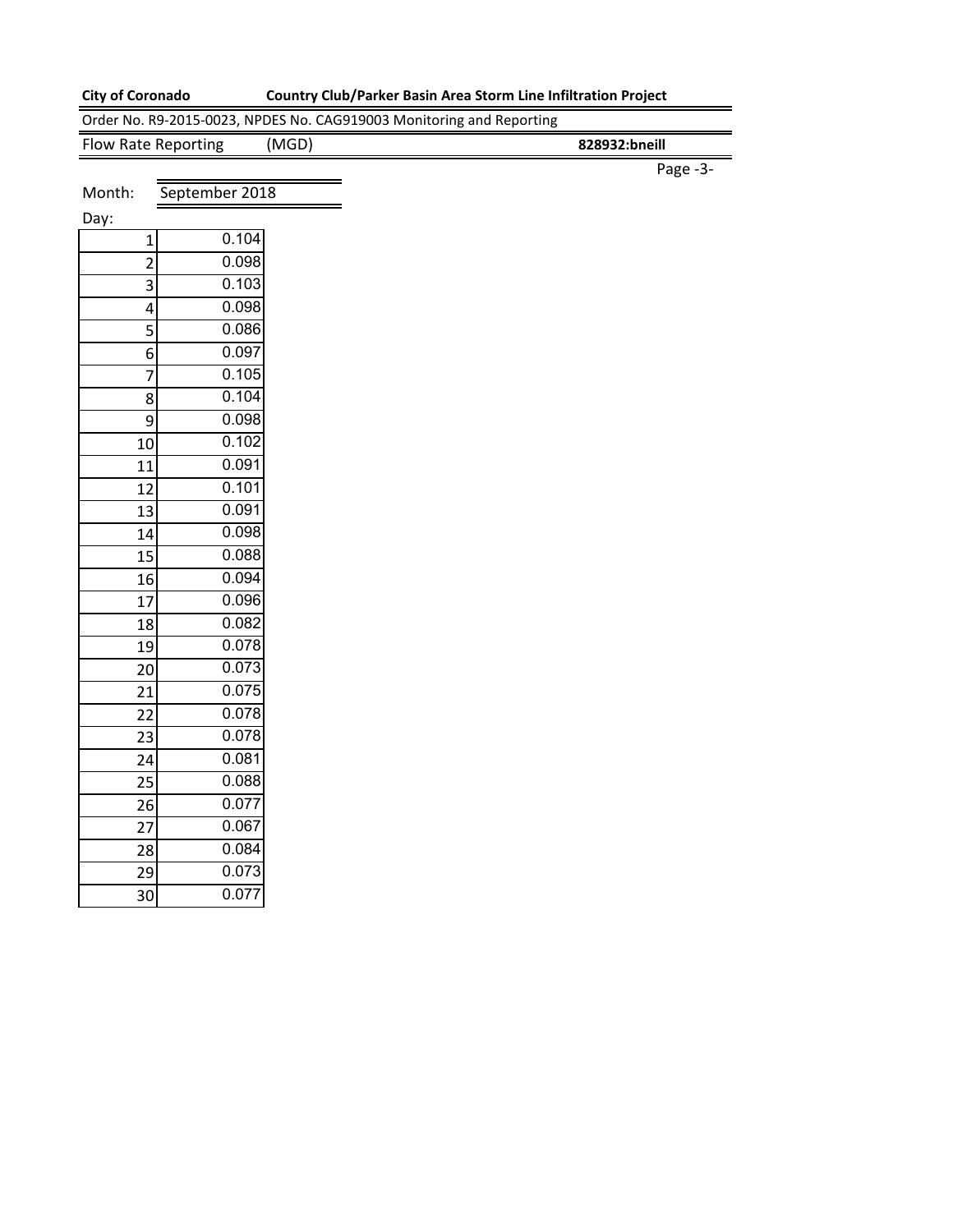

14 September 2018

LaRoc Environmental Carlsbad, CA 92018 P.O. Box 324 Attn: Rosanna Lacarra

**EMA Log #: 18I0061**

# **Project Name: Parker Groundwater Project Desc./#:828932**

Enclosed are the results of analyses for samples received by the laboratory on 09/04/18 11:43. Samples were analyzed pursuant to client request utilizing EPA or other ELAP approved methodologies. I certify that this data is in compliance both technically and for completeness.

**Laboratory Director Dan Verdon**

CA ELAP Certification #: 2564

4340 Viewridge Avenue, Suite A - San Diego, California 92123 - (858) 560-7717 - Fax (858) 560-7763 **Analytical Chemistry Laboratory**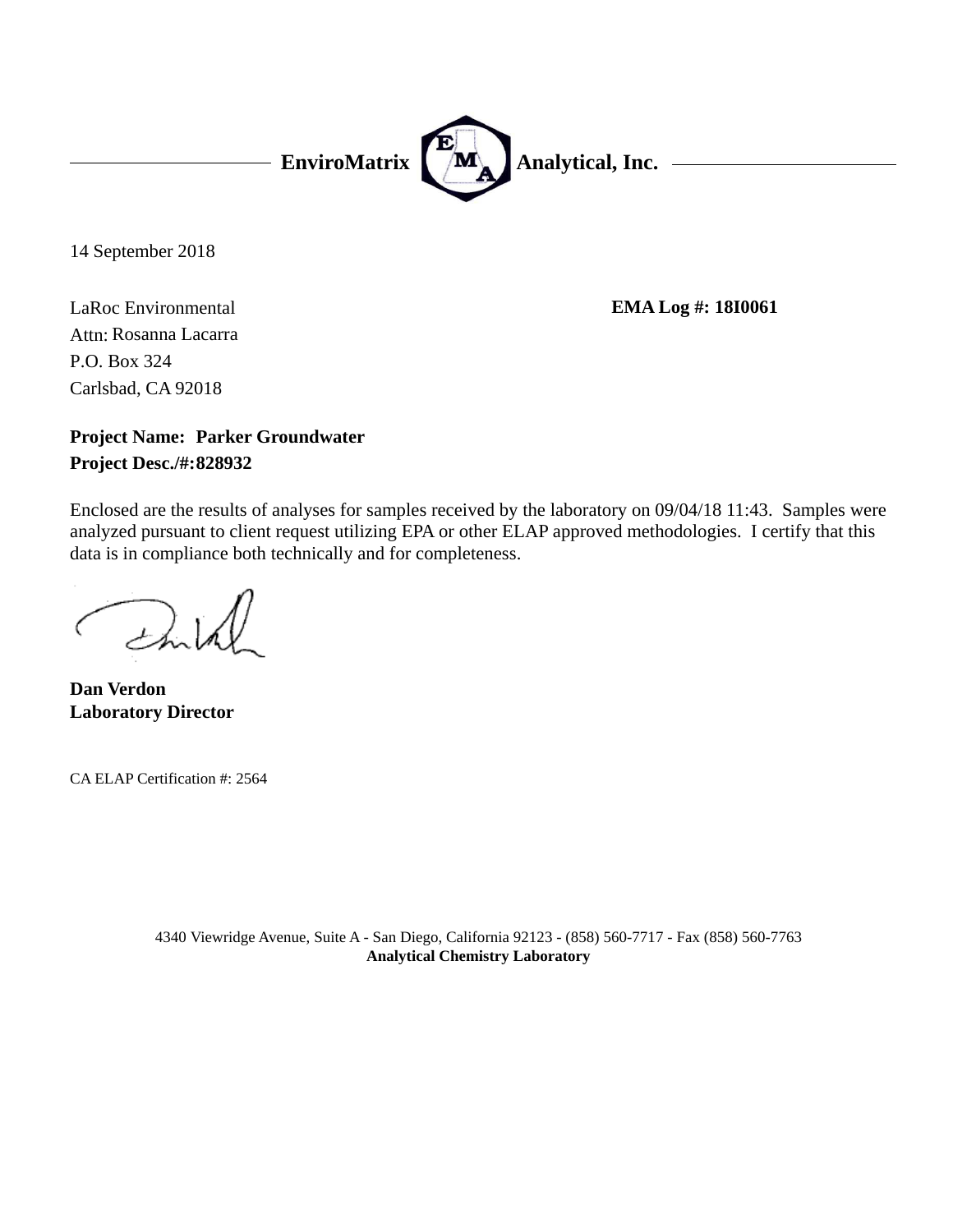### **ANALYTICAL REPORT FOR SAMPLES**

| <b>Sample ID</b> | <b>Laboratory ID</b> | Matrix     | Date Sampled   | <b>Date Received</b> |
|------------------|----------------------|------------|----------------|----------------------|
| Parker MH-001    | 18I0061-01           | Grnd-Water | 09/04/18 10:08 | 09/04/18 11:43       |
| Parker MH-001    | 18I0061-02           | Grnd-Water | 09/04/18 10:08 | 09/04/18 11:43       |

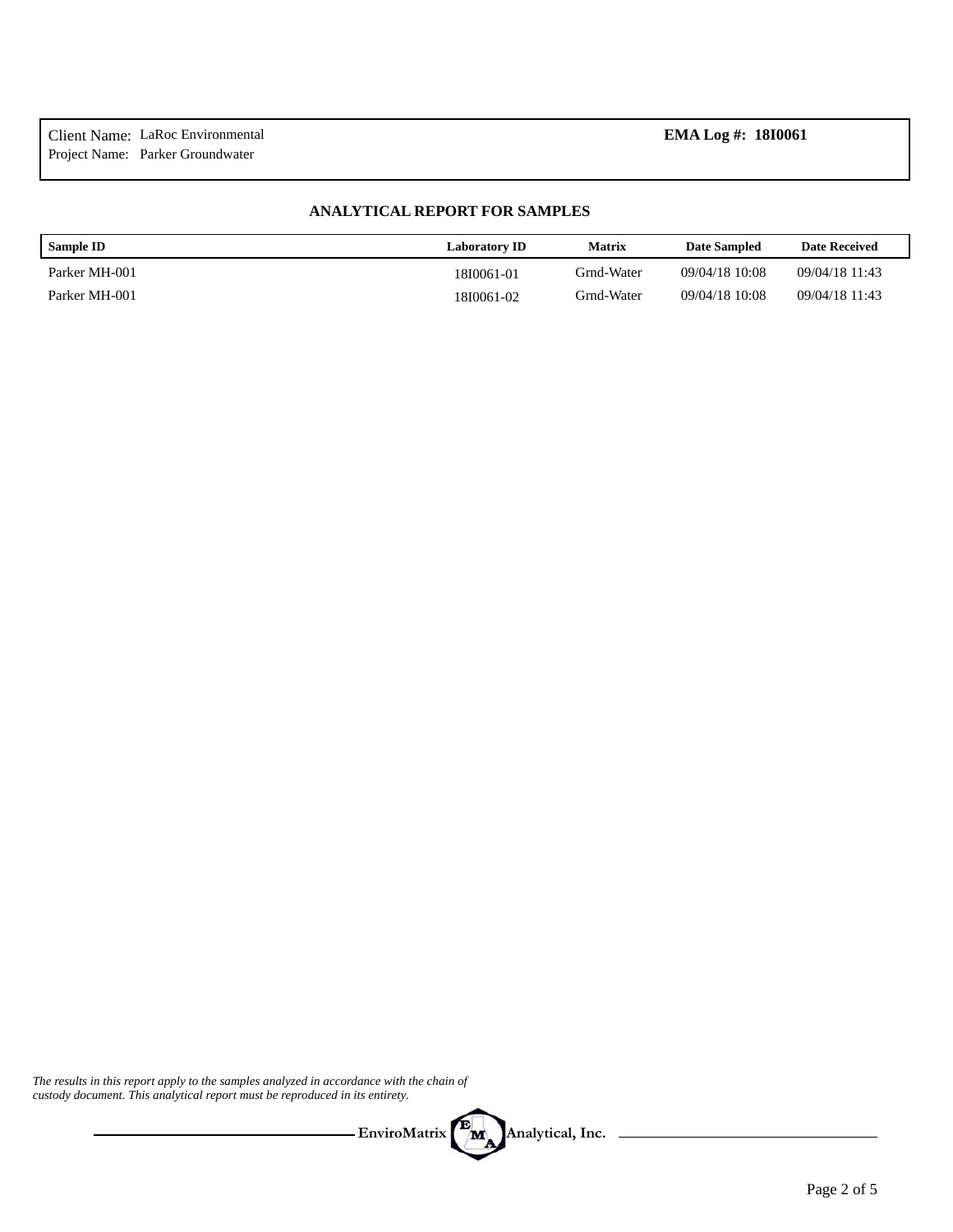# **Conventional Chemistry Parameters by Standard/EPA Methods**

| Analyte                                                         | Result   | Reporting<br>Limit                               | Units        | Dilution | Batch              | Prepared             | Analyzed             | Method                             | <b>Notes</b> |
|-----------------------------------------------------------------|----------|--------------------------------------------------|--------------|----------|--------------------|----------------------|----------------------|------------------------------------|--------------|
| Parker MH-001 (1810061-01) Grnd-Water                           |          | Sampled: 09/04/18 10:08 Received: 09/04/18 11:43 |              |          |                    |                      |                      |                                    |              |
| <b>Total Settleable Solids</b><br><b>Total Suspended Solids</b> | ND<br>ND | 0.20<br>20.0                                     | ml/1<br>mg/1 |          | 8090708<br>8091047 | 09/04/18<br>09/07/18 | 09/04/18<br>09/10/18 | <b>SM2540 F</b><br><b>SM2540 D</b> |              |
| Parker MH-001 (1810061-02) Grnd-Water                           |          | Sampled: 09/04/18 10:08 Received: 09/04/18 11:43 |              |          |                    |                      |                      |                                    |              |
| Oil & Grease                                                    | ND       | 5.00                                             | mg/l         |          | 8091325            | 09/12/18             | 09/13/18             | EPA 1664A                          |              |

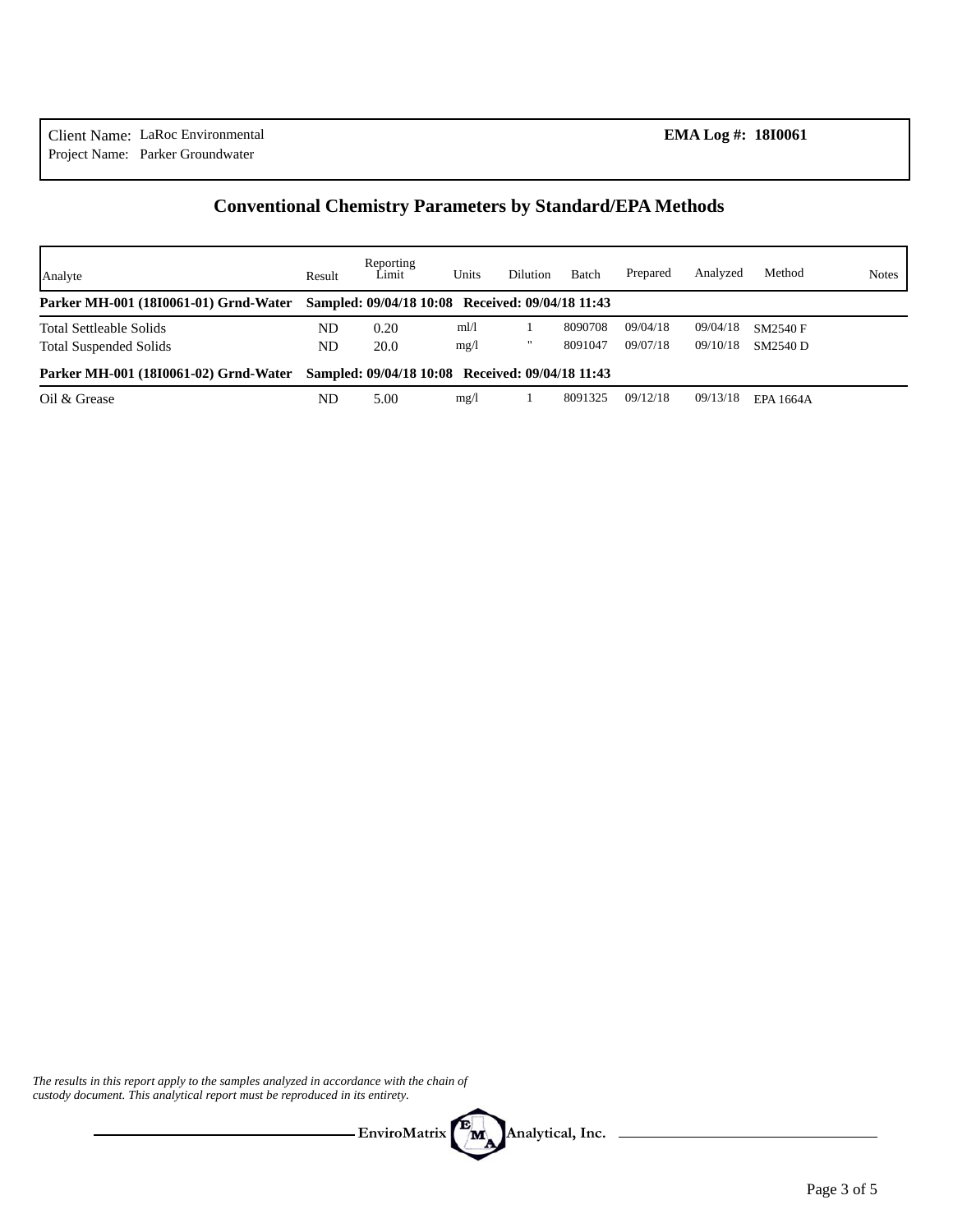# **Conventional Chemistry Parameters by Standard/EPA Methods - Quality Control**

|                                |           | Reporting          |       | Spike | Source                                |         | $%$ REC      |                | <b>RPD</b> |              |
|--------------------------------|-----------|--------------------|-------|-------|---------------------------------------|---------|--------------|----------------|------------|--------------|
| Analyte                        | Result    | Limit              | Units | Level | Result                                | $%$ REC | Limits       | <b>RPD</b>     | Limit      | <b>Notes</b> |
| <b>Batch 8090708</b>           |           |                    |       |       |                                       |         |              |                |            |              |
| Duplicate (8090708-DUP1)       |           | Source: 1810076-01 |       |       | Prepared & Analyzed: 09/04/18         |         |              |                |            |              |
| <b>Total Settleable Solids</b> | 0.30      | 0.20               | m1/1  |       | 0.30                                  |         |              | $\Omega$       | 20         |              |
| <b>Batch 8091047</b>           |           |                    |       |       |                                       |         |              |                |            |              |
| <b>Blank (8091047-BLK1)</b>    |           |                    |       |       | Prepared: 09/07/18 Analyzed: 09/10/18 |         |              |                |            |              |
| <b>Total Suspended Solids</b>  | <b>ND</b> | 20.0               | mg/l  |       |                                       |         |              |                |            |              |
| Duplicate (8091047-DUP1)       |           | Source: 18I0167-01 |       |       | Prepared: 09/07/18 Analyzed: 09/10/18 |         |              |                |            |              |
| <b>Total Suspended Solids</b>  | 5.0       | 20.0               | mg/1  |       | 5.0                                   |         |              | $\overline{0}$ | 20         |              |
| Reference (8091047-SRM1)       |           |                    |       |       | Prepared: 09/07/18 Analyzed: 09/10/18 |         |              |                |            |              |
| <b>Total Suspended Solids</b>  | 92.0      | 20.0               | mg/1  | 100   |                                       | 92      | $77.1 - 110$ |                |            |              |
| <b>Batch 8091325</b>           |           |                    |       |       |                                       |         |              |                |            |              |
| Blank (8091325-BLK1)           |           |                    |       |       | Prepared & Analyzed: 09/13/18         |         |              |                |            |              |
| Oil & Grease                   | <b>ND</b> | 5.00               | mg/1  |       |                                       |         |              |                |            |              |
| LCS (8091325-BS1)              |           |                    |       |       | Prepared & Analyzed: 09/13/18         |         |              |                |            |              |
| Oil & Grease                   | 35.4      | 5.00               | mg/1  | 40.0  |                                       | 88      | 80-101       |                |            |              |
| LCS Dup (8091325-BSD1)         |           |                    |       |       | Prepared & Analyzed: 09/13/18         |         |              |                |            |              |
| Oil & Grease                   | 36.2      | 5.00               | mg/1  | 40.0  |                                       | 90      | 80-101       | $\overline{2}$ | 20         |              |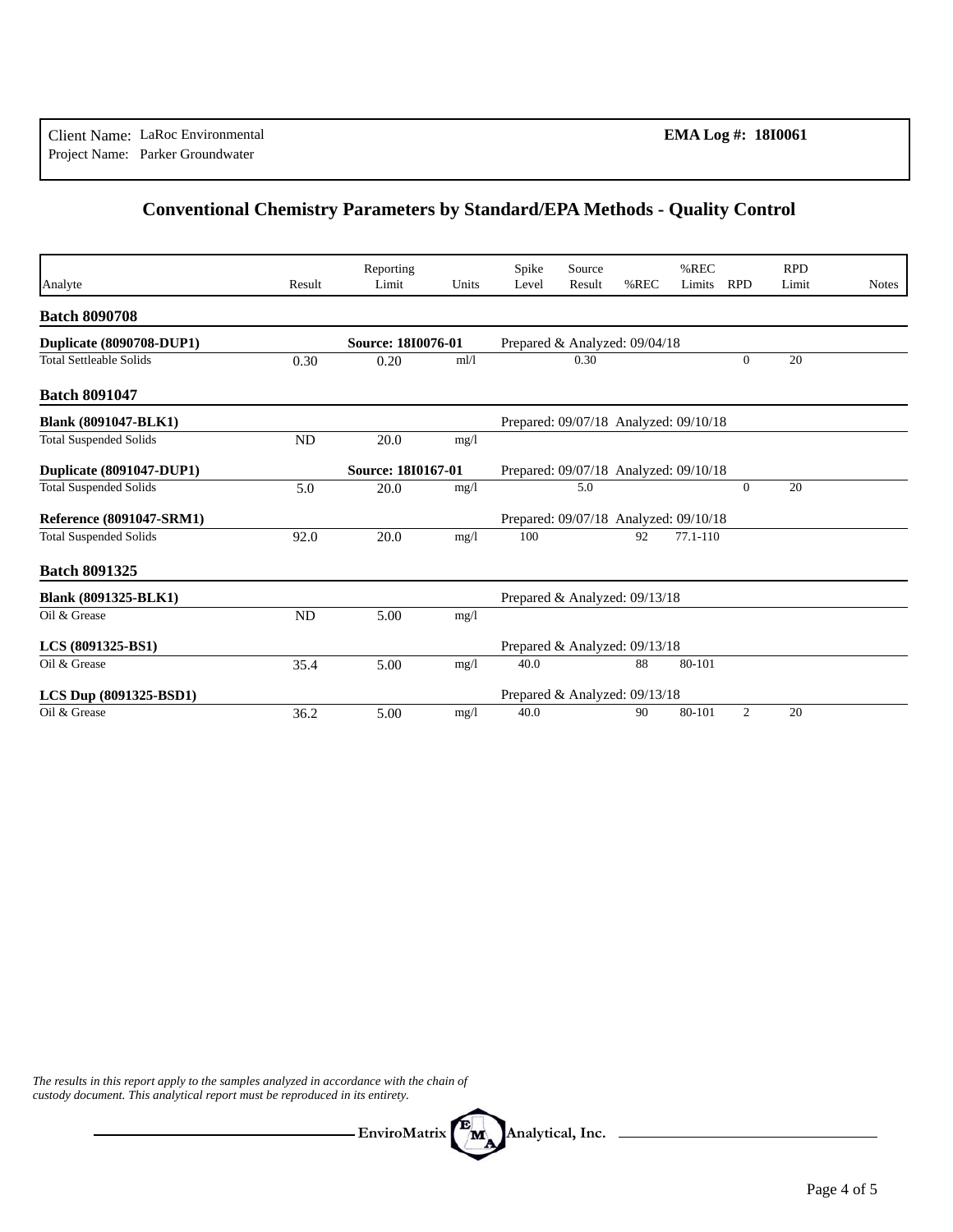## **Notes and Definitions**

- ND Analyte NOT DETECTED at or above the reporting limit
- NR Not Reported
- Sample results reported on a dry weight basis dry
- RPD Relative Percent Difference